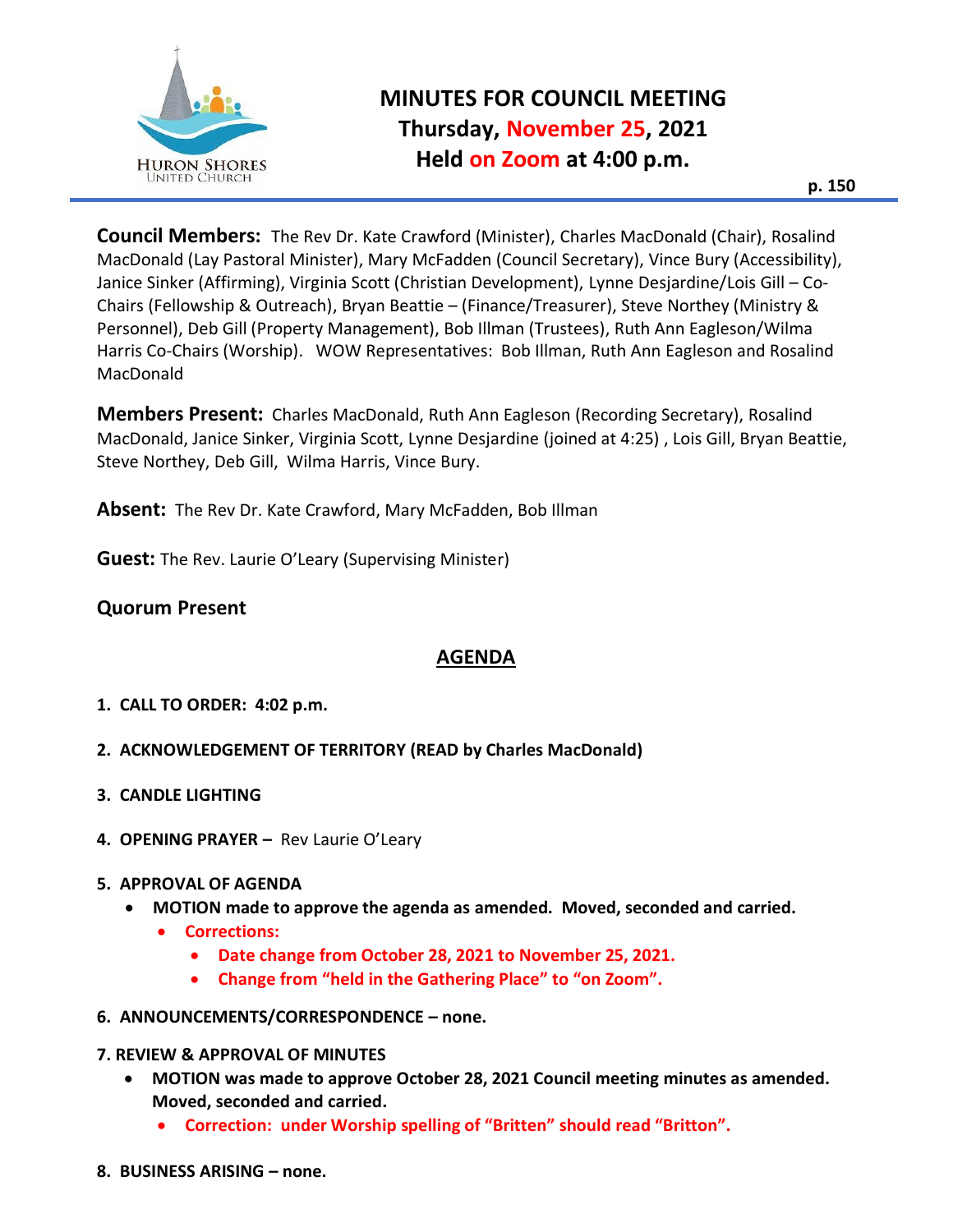**9. COVID-19 UP-DATE – Charles MacDonald:** Regathering Group decided to close the church building temporarily due to COVID-19 in the area. Regathering Group to discuss on Wednesday, December 1 as more information is gathered.

## **10. TEAM REPORTS**

- **Fellowship & Outreach – Lynne Desjardine/Lois Gill – Co-Chairs:**
	- Corrections to Team Report:
	- "Veteran's Program" added to Parkwood Hospital.
	- "Women's Home" and the amount of \$500 added to the end makes the figure of \$4,750 correct.
- **Worship Report – Ruth Ann Eagleson and Wilma Harris: No further report.**
- **Grand Bend Place – Bob Illman:**
	- Correction to Team Report: 5th bullet change date to November 24
	- Additional information: Grand Bend Place Working Group to meet Monday November 29 to re-evaluate earlier events on 2022.
- **Ministry & Personnel: Steve Northey: No further report**
- **Finance – Bryan Beattie: Refer to Operating Summary – (attached)**
- **Lay Pastoral Minister – Rosalind MacDonald:**
- **Property – Deb Gill:** In addition to Team Report: Faithful Footsteps is a UCC grant to support green efforts. Stephen Collette is the grant facilitator.
- **WOW – Bob Illman, Ruth Ann Eagleson and Rosalind MacDonald:** 
	- Corrections to Team Report:
		- Rev. Young Seo (not Soe) was an admission from the Korean Presbyterian Church
		- Gavin Williams was a Candidate of Ordination
		- Lay Licenced Worship Leader should read Licenced Lay Worship Leader

### **11. NEW BUSINESS**

- Staff Christmas Gifts Charles was given permission to use \$250 for gifts. December Council Meeting - December 23 at 2:00 p.m.
- Letters of Hope: after a discussion a motion was made.
	- **MOTION that HSUC produce in house a booklet of Letters of Hope as a fundraiser, to be sold for \$10.00. Receipts of fundraiser to be determined later. Moved, seconded and carried.**
- **Annual Congregational Meeting** Sunday, February 6. Reports to be in early January. Laurie O'Leary to supervise and we will pay pulpit supply for Exeter United church that day.
- **Motion to go in-camera @ 5:15pm.**
- **Motion to go out of camera @5:38pm**